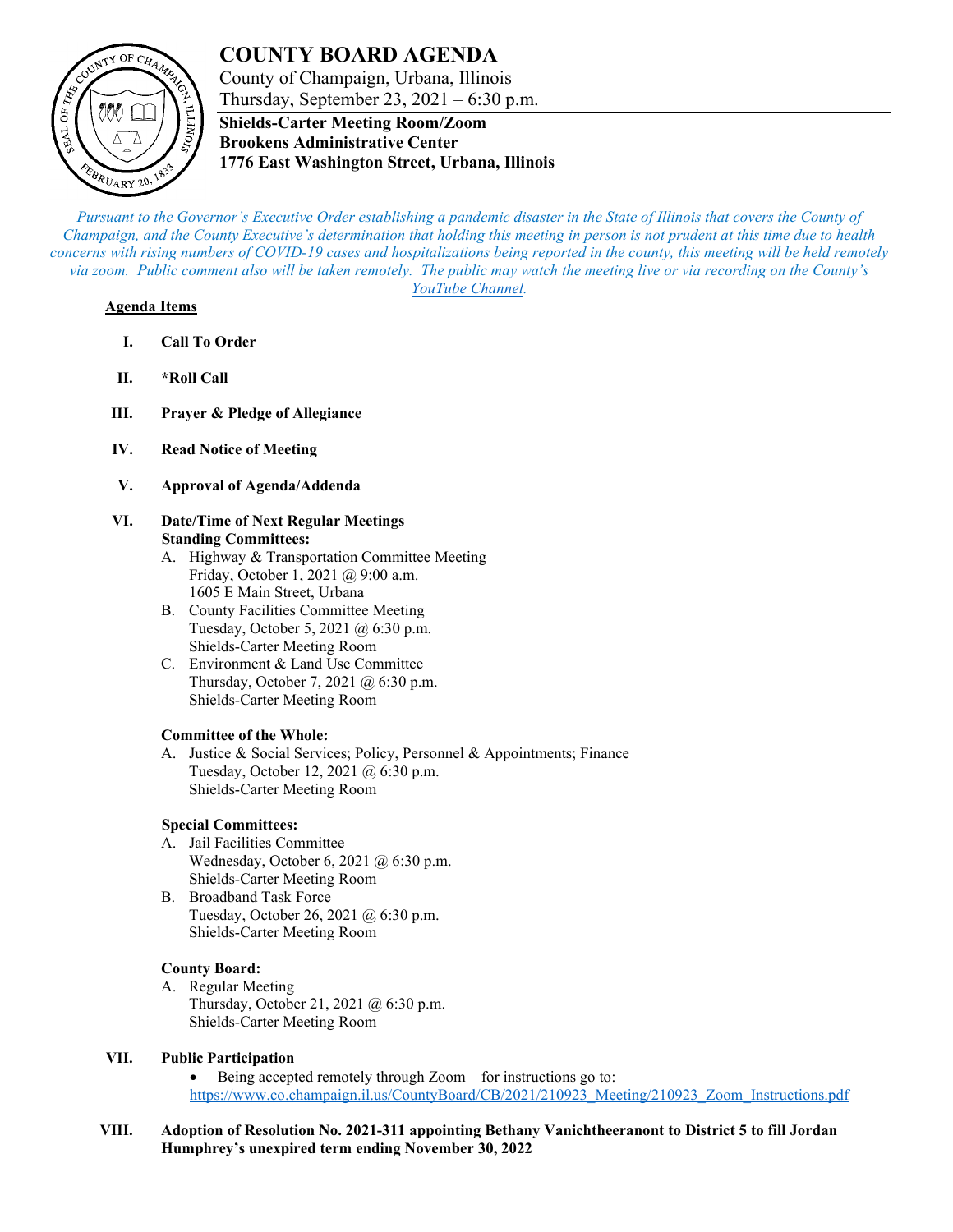| IX.<br>X.                                                                                                                         | Administration of Oath of Office to County Board Member by County Clerk<br>*Consent Agenda                                                                                            |
|-----------------------------------------------------------------------------------------------------------------------------------|---------------------------------------------------------------------------------------------------------------------------------------------------------------------------------------|
| XI.                                                                                                                               | Communications                                                                                                                                                                        |
| XII.                                                                                                                              | <b>Approval of Minutes</b><br>A. August 19, 2021 – Regular Meeting                                                                                                                    |
| XIII.                                                                                                                             | <b>Standing Committees:</b><br>A. County Facilities<br>Summary of Action Taken September 7, 2021 Meeting                                                                              |
|                                                                                                                                   | B. Highway & Transportation<br>Summary of Action Taken September 10, 2021 Meeting                                                                                                     |
| XIV.                                                                                                                              | <b>Areas of Responsibility</b><br>Summary of Action Taken September 14, 2021 at Committee of Whole Meeting (Justice & Social Services;<br>Finance; Policy, Personnel, & Appointments) |
| XV.                                                                                                                               | <b>Special Committees</b><br>A. Jail Facilities Committee<br>Summary of Action Taken September 8, 2021 Meeting                                                                        |
|                                                                                                                                   | B. Broadband Task Force<br>Summary of Action Taken September 16, 2021 Meeting                                                                                                         |
| XVI.                                                                                                                              | <b>Old Business</b><br>Memorandum regarding Resolution No. 2021-281<br>A. Adoption of Resolution No. 2021-281 authorizing purchases not following purchasing policy                   |
|                                                                                                                                   | ***Adoption of Ordinance No. 2021-9 amending Zoning Ordinance, Zoning Case 008-AT-21<br><b>B.</b>                                                                                     |
| XVII.                                                                                                                             | <b>New Business</b><br>A. Adoption of Resolution No. 2021-308 authorizing payment of claims                                                                                           |
|                                                                                                                                   | B. Adoption of Resolution No. 2021-309 authorizing purchases not following purchasing policy                                                                                          |
| XVIII.                                                                                                                            | <b>Other Business</b><br>A. Adoption of Resolution No. 2021-310 establishing salaries of elected officials – County Clerk, County<br>Executive, Sheriff and Treasurer                 |
| XIX.                                                                                                                              | <b>Discussion/Information Only</b><br>Property Tax/Levy/Rate Projection FY2022<br>А.                                                                                                  |
|                                                                                                                                   | Update from ARPA Project Manager - Kathy Larson<br>В.                                                                                                                                 |
|                                                                                                                                   | C. Recommendation for 2021 County Reapportionment Plan Revision                                                                                                                       |
| XX.                                                                                                                               | <b>Adjourn</b>                                                                                                                                                                        |
| *Roll call<br>**Roll call and 15 votes<br>*** Roll call and 17 votes<br>Except as otherwise stated, approval requires the vote of |                                                                                                                                                                                       |

\*\*\*\*Roll call and 12 votes a majority of those County Board members present.

*All meetings are at Brookens Administrative Center – 1776 E Washington Street in Urbana – unless otherwise noted. To enter Brookens after 4:30 p.m., enter at the north (rear) entrance located off Lierman Avenue. Champaign County will generally, upon request, provide appropriate aids and services leading to effective communication for qualified persons with disabilities. Please contact Administrative Services, 217-384- 3776, as soon as possible but no later than 48 hours before the scheduled meeting.*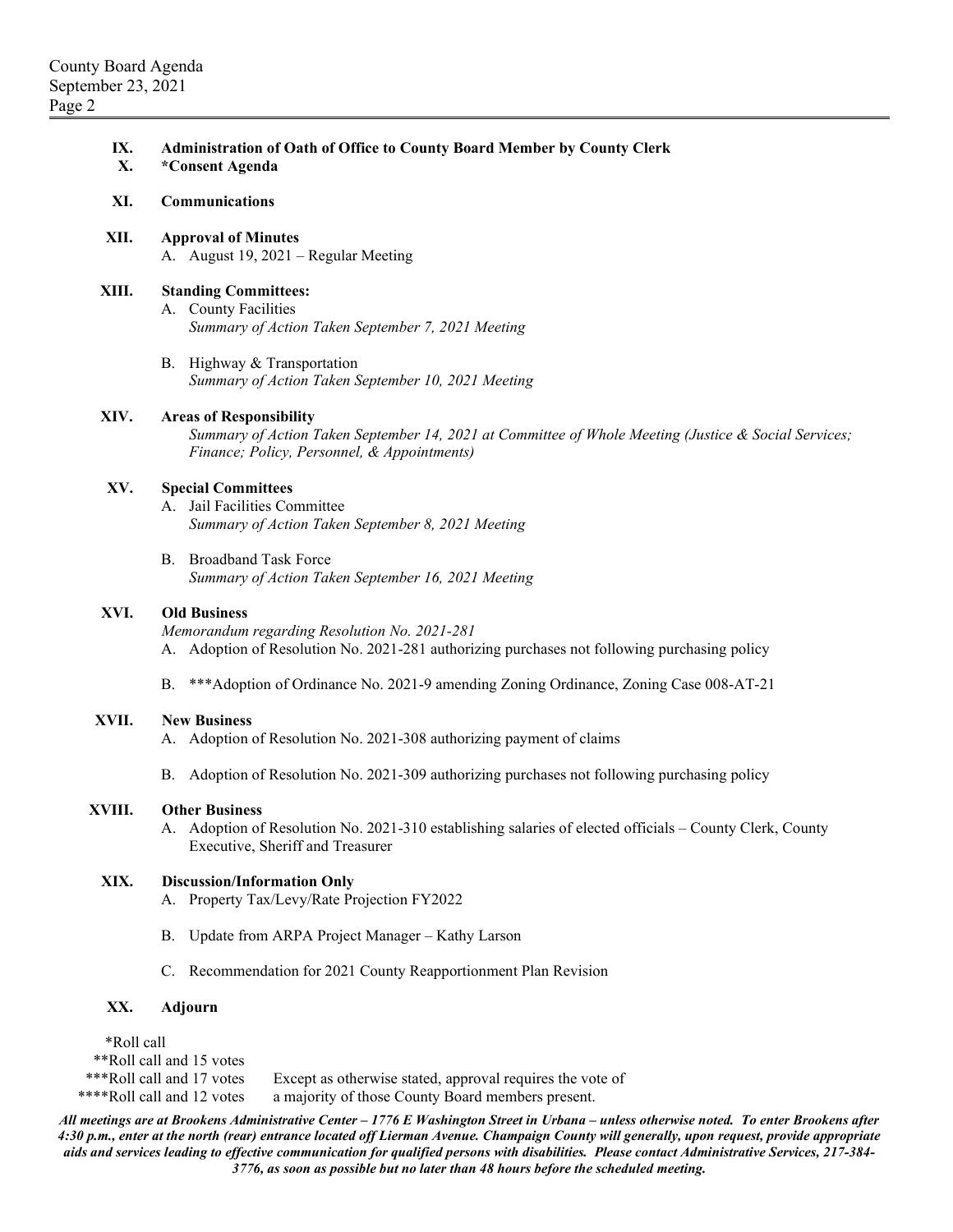# **COUNTY BOARD CONSENT AGENDA**

County of Champaign, Urbana, Illinois

Thursday, September 23, 2021 - 6:30 p.m.



### **Consent Agenda Items**

### **A. Highway & Transportation**

- 1. Adoption of Resolution No. 2021-291 authorizing and executing REBUILD Capital Grant Application
- 2. Adoption of Resolution No. 2021-292 approving appropriation of funds from the County Bridge Fund, Village of Tolono, section #21-29115-00-BR
- 3. Adoption of Resolution No. 2021-293 appropriating \$2,500,000.00 from Champaign County Motor Fuel Tax funds and \$900,000.00 of Truck Access Route Program funds which shall be deposited in the Champaign County Motor Fuel Tax Fund for the improvement of County Highway 20 (Royal Road) and establishing a Class II designated truck route on County Highway 20, section #20-00455-00-RS
- 4. Adoption of Resolution No. 2021-294 appropriating \$18,468.90 from Champaign County Motor Fuel Tax Fund for the improvement of County Highway 55 (Maplewood Drive) Section #21-00458-00-RS

### **B. Policy, Personnel & Appointments**

- 1. Adoption of Resolution No. 2021-295 Mark Birkey to the Nelson-Moore-Fairfield Drainage District, unexpired term ending 8/31/2024
- 2. Adoption of Resolution No. 2021-296 appointing Jack Murray to the Blackford Slough Drainage District, unexpired term ending 8/31/2024
- 3. Adoption of Resolution No. 2021-297 appointing Brent Reifsteck to the County Board of Health, unexpired term ending 6/30/2022
- 4. Adoption of Resolution No. 2021-298 appointing Vinh Hick to the County Board of Health, unexpired term ending 6/30/2024

#### **C. Finance**

- 1. Adoption of Resolution No. 2021-299 authorizing the execution of a deed of conveyance of the County's interest or cancellation of the appropriate certificate of purchase on real estate, permanent parcel 91-21-08-354-013
- 2. Adoption of Resolution No. 2021-300 authorizing the execution of a deed of conveyance of the County's interest or cancellation of the appropriate certificate of purchase on real estate, permanent parcel 01-36-19-355-005
- 3. Adoption of Resolution No. 2021-301 authorizing execution of a deed of conveyance of the County's interest or the cancellation of the appropriate certificate of purchase on real estate, permanent parcel 02-01-36-477-007
- 4. Adoption of Resolution No. 2021-302 authorizing the cancellation of the appropriate certificate of purchase on a mobile home, permanent parcel 04-006-0231
- 5. Adoption of Resolution No. 2021-303 authorizing County Executive to assign a mobile home tax sale certificate of purchase, permanent parcel 29-050-0134
- 6. Adoption of Resolution No. 2021-304 authorizing County Executive to assign a mobile home tax sale certificate of purchase, permanent parcel 30-055-0841
- 7. Adoption of Resolution No. 2021-305 County Executive to assign a mobile home tax sale certificate of purchase, permanent parcel 30-056-0030

Shields-Carter Meeting Room/Zoom Brookens Administrative Center 1776 E. Washington Street, Urbana, IL 61802